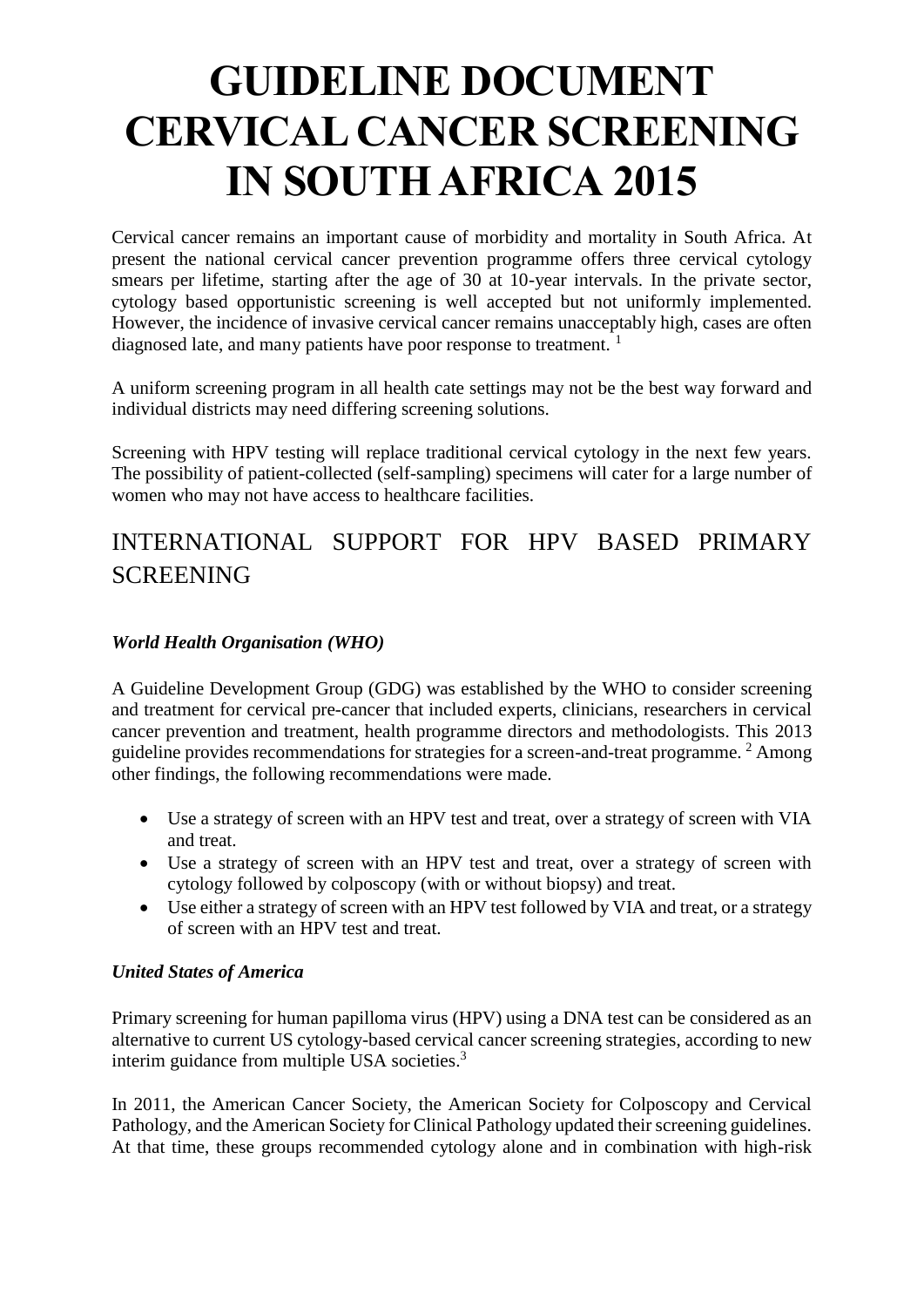HPV testing (co-testing) as primary screening strategies, but not the use of high-risk HPV testing alone.

However, more recently, representatives from the Society of Gynecologic Oncology, American Society for Colposcopy and Cervical Pathology, American College of Obstetricians and Gynecologists, American Cancer Society, American Society of Cytopathology, College of American Pathologists, and the American Society for Clinical Pathology, convened to provide guidance for primary hrHPV screening. [3](#page-9-2) Guidance was based on literature review and review of data from an FDA registration study, supplemented by expert opinion. They concluded *Primary hrHPV screening is an important scientific and clinical advance in cervical cancer screening since it offers better reassurance of low cancer risk compared to cytology-only screening* conducted at the same interval. Primary hrHPV screening can be considered as an alternative to current US cytology-based cervical cancer screening approaches including cytology alone and co-testing.

#### *United Kingdom*

In a large study, HPV testing as an initial screen was *significantly more protective* over three screening rounds (6 years) than the current practice of cytology. The use of primary HPV screening could *allow a safe lengthening of the screening interval*. Modelled analysis predicts that primary HPV screening would be both *more effective and cost saving* compared with current practice with cervical cytology. This study and the economic evaluation lend support to convert from cytology to HPV-based screening. <sup>[4](#page-9-3)</sup>

#### *Australia*

In April 2014, the Medical Services Advisory Committee recommended that Australia move to a five yearly screening program using an HPV test with partial genotyping for HPV16/18 as the primary screening test, commencing at age 25 and with an exit test between the age of 70 and 74.<sup>[5](#page-9-4)</sup> Following a comprehensive review of the current evidence for cervical screening, MSAC has recommended for both HPV vaccinated and unvaccinated women that:

- an HPV test should be undertaken every five years
- cervical screening should commence at 25 years of age
- women should have an exit test between 70 and 74 years of age
- women with symptoms (including pain or bleeding) can have a cervical test at any age.
- An HPV test every five years is *more effective at protecting against cervical cancer and is just as safe as, screening with a Pap test every two years*.
- *An HPV test every five years can save more lives* and women would need fewer tests than in the current two-yearly Pap test program.
- HPV vaccinated women will still require cervical screening as the HPV vaccine does not protect against all the types of HPV that cause cervical cancer.
- $\bullet$

### Acceptable technology

Arbyn et al published a review on the HPV assays that fulfil the criteria for use in primary screening. <sup>[6](#page-9-5)</sup> More than 125 HPV assays (and over 80 variants of the original assays) have been developed, but evidence of their clinical utility has been demonstrated for relatively few. A group of experts suggested criteria for test requirements in 2009.<sup>[7](#page-9-6)</sup> At present only seven HPV DNA tests fully meet the requirements. <sup>[6](#page-9-5)</sup> One mRNA test may also meet the criteria but longer term follow-up data is needed.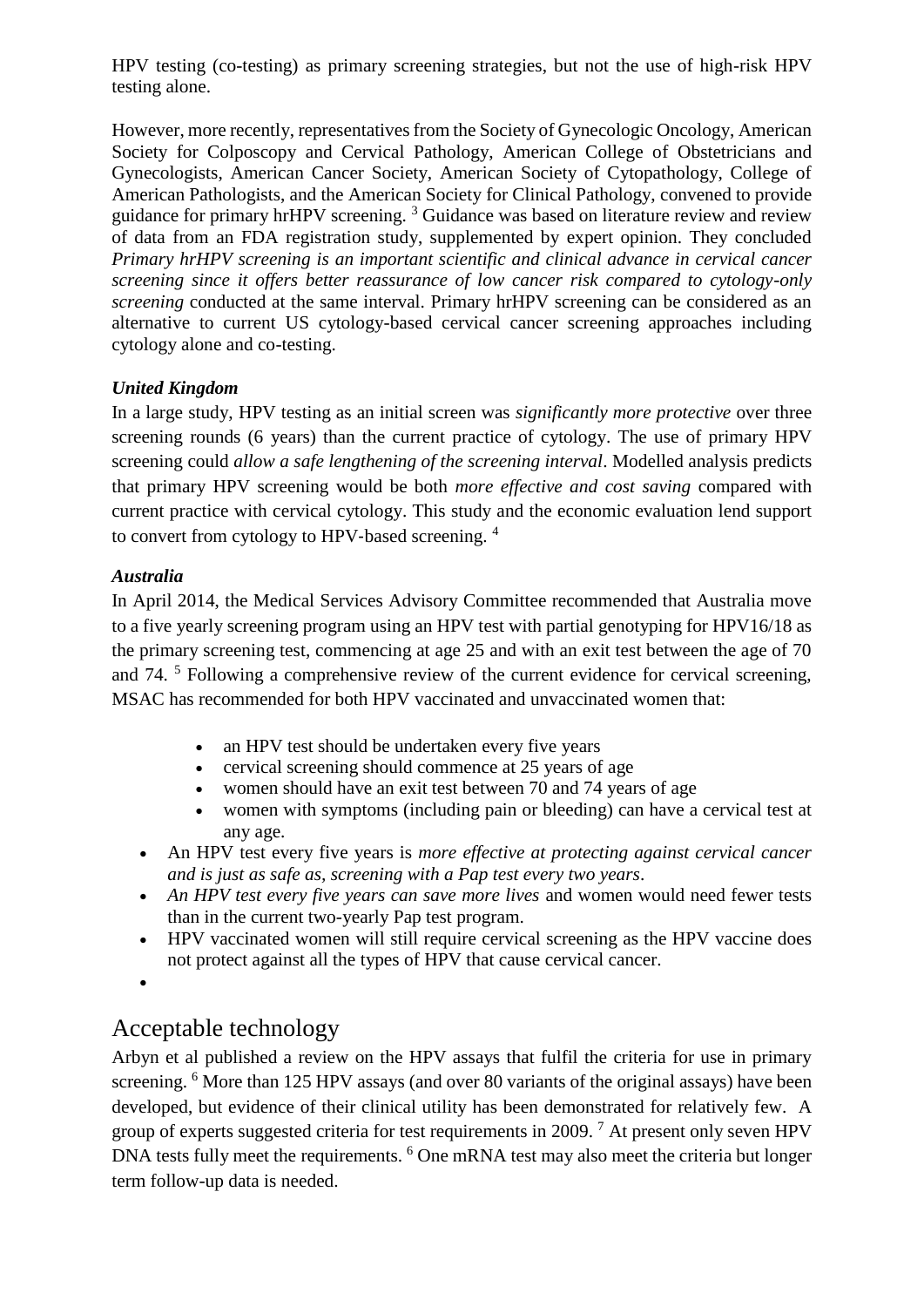Due to the particular oncogenic importance of type 16 as well as other types like 18, 31, 45 and 52 (sometimes referred to "highest risk HPV"), there is interest in (partial) HPV genotyping which may add specificity to the result. An HPV-16 positive result has a higher likelihood of being associated with a high risk lesion than other types. Individuals test positive for these highest risk types are considered to be in the high risk category.

### GENERAL CONSIDERATIONS FOR SOUTH AFRICA

- Cytology based screening services are well established in the private sector and certain provinces of the public sector. The change to HPV primary screening will take time and this document will consider ways to improve on cytology where it is still used. However, the HPV advisory Board is of the opinion that HPV based primary screening is more *sensitive* to detect pre-cancer and cancer and also has a *better negative predictive value (NPV)* than cytology and that funders and providers must migrate to HPV primary screening in the near future.
- The degree of sophistication of health systems in different geographical areas of South Africa are dissimilar and the same solutions will not be applicable in all settings. The HPV advisory Board supports health systems assessments to determine the best screening algorithm for each district.
- The HPV advisory Board supports the development of treatment facilities for cervical cancer and pre cancer at the same time as improved screening.
- Liquid based samples has the advantage that it can be used for primary HPV test and triage tests.
- Patient self-sampling may be an option

### DEVELOPMENT OF THE GUIDANCE

- The HPV advisory Board is a multi-disciplinary group of experts including professionals from the disciplines of public health, virology, gynaecological oncology, anatomical pathology and cytology.
- The activities and opinions of the Board is independent of pharmaceutical and diagnostic industries.
- This guidance was drafted after careful literature review and discussion, and is the third guideline published by the group and will be reviewed from time to time.
- Guidelines for screening in low and high resource settings still needed to be different due to affordability but are more similar than before.
- Users and readers are encouraged to enter the debate on ideal screening strategies for South Africa.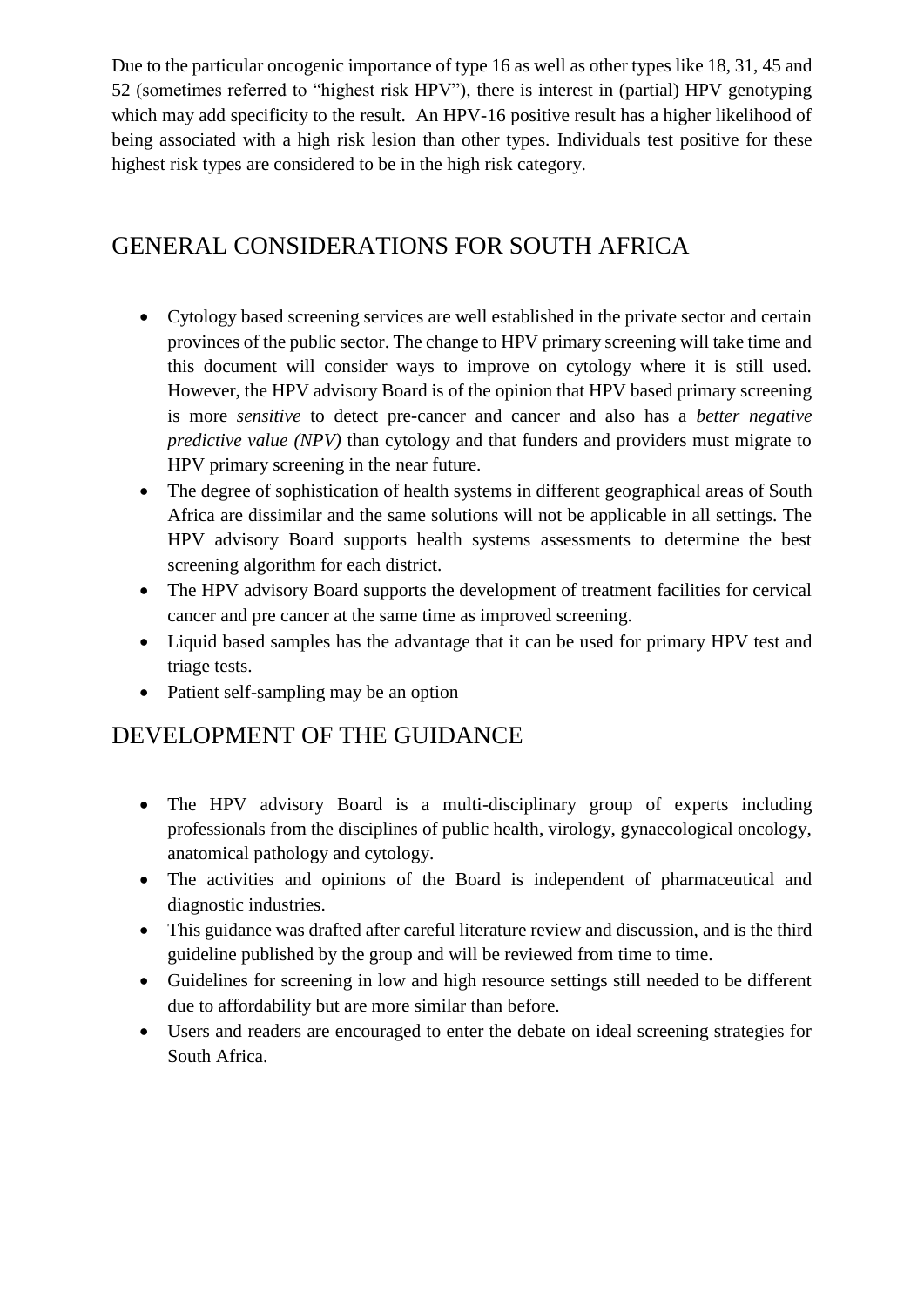# PRIMARY SCREENING TESTS:

- Screening aims to detect women with unsuspected cancer risk by testing asymptomatic women
- Screening facilities must choose the most appropriate test
- Management of positive tests follows guidelines set in regions
- Screening interval can be longer in resource poor environments and where more sensitive tests are used

|                    | <b>LOW RESOURCE:</b>               | <b>HIGH RESOURCE:</b>                             |
|--------------------|------------------------------------|---------------------------------------------------|
|                    |                                    |                                                   |
| <b>Initiate</b>    | Age $25$                           | Age $25$                                          |
| screen:            | At diagnosis of HIV positivity     | At diagnosis of HIV positivity                    |
| <b>End screen:</b> | Age 55 or hysterectomy             | Age 65 or hysterectomy                            |
|                    | Only after previous negative tests | Only after previous negative tests                |
|                    | Never end if HIV positive          | Never end if HIV positive                         |
| <b>Interval</b>    | 10 years if HIV neg or unknown     | 5 years if HIV neg or unknown                     |
| <b>HPV</b> test    | 5 years if HIV pos                 | 3 years if HIV pos                                |
| <b>Interval</b>    | 5 years if HIV neg or unknown      | 3 years if HIV neg or unknown                     |
| cytology           | 3 years if HIV pos                 | Yearly if HIV pos                                 |
| Timing:            | Ten-yearly: At ages 25, 35, 45, 55 | Five yearly: Also at ages 30, 40, 50.             |
|                    | Five yearly: Also at ages 30, 40,  | Three yearly: At ages 25, 28, 30, 33, 36,         |
|                    | 50. Three yearly: At ages 25, 28,  | 40, 43, 46, etc.                                  |
|                    | 30, 33, 36, 40, 43, 46, etc.       | Yearly: each year                                 |
| <b>Follow-up:</b>  | After single abnormal screening    | After single abnormal screening test or           |
|                    | test or after treatment:           | after treatment:                                  |
|                    | HIV negative and $<$ 35 years: 5   | HIV negative and $<$ 35 years: yearly             |
|                    | yearly until normal.               | until normal.                                     |
|                    | HIV positive or $> 35$ years:      | HIV positive or $> 35$ years: yearly<br>$\bullet$ |
|                    | yearly until normal.               | until normal.                                     |
|                    | Back to SCREEN when normal         | Back to SCREEN when normal                        |
|                    | Treat after second abnormal test   | Treat after second abnormal test                  |

# SECONDARY / TRIAGE TESTS:

- Triage aims to avoid overtreatment of women with abnormal screening test which may not confer a high risk for severe dysplasia.
- Triage is therefore a way to manage "intermediate risk" results
- Treatment facilities should choose the most appropriate triage test.
- Triage must be done with a different test from the initial screening test.

#### Visual inspection with Lugol's iodine or acetic acid (VILI or VIA)

When: Low resource settings Medium risk result on cytology or HPV test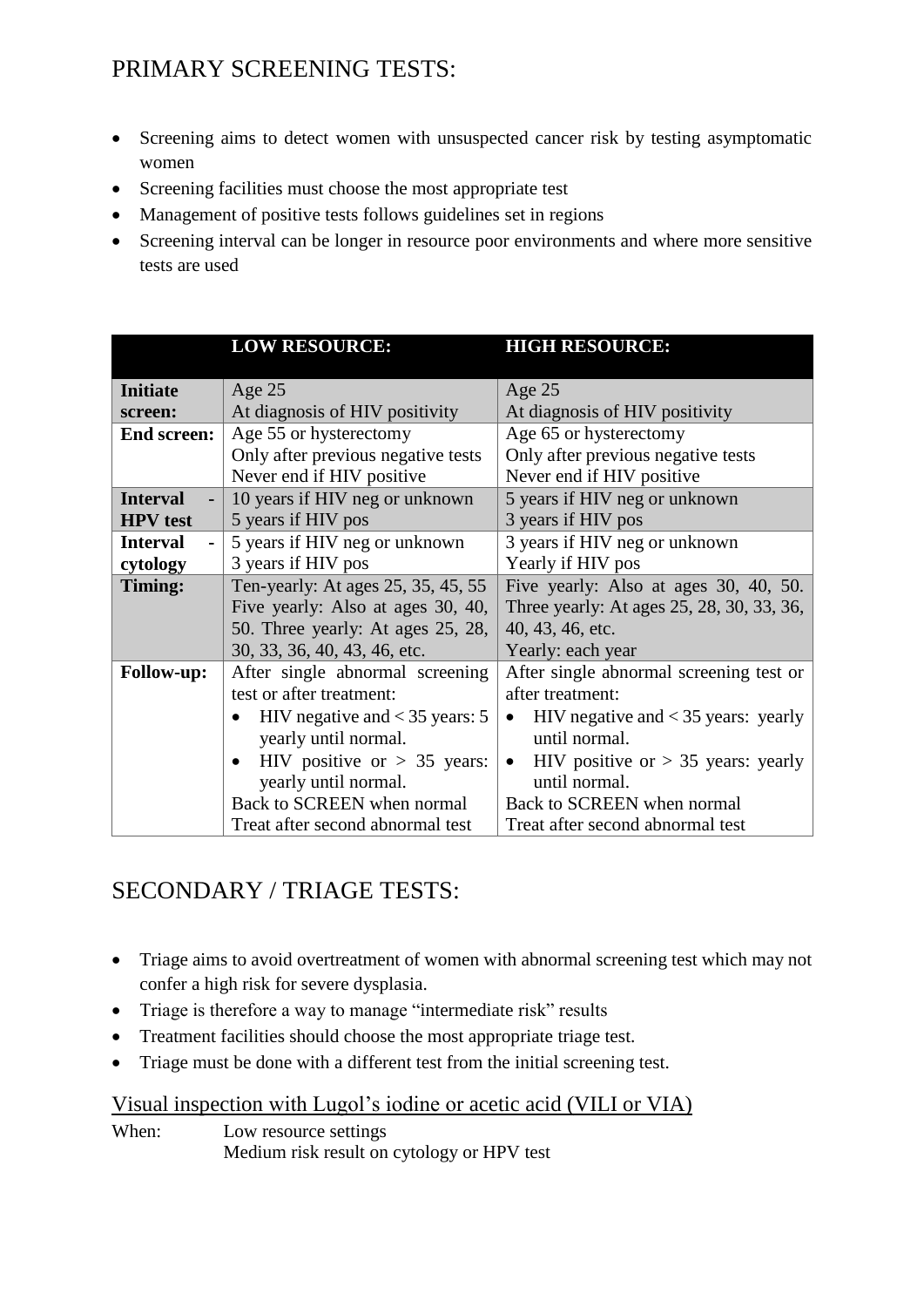| Results: | Possible invasive lesion: | <b>Biopsy</b>           |
|----------|---------------------------|-------------------------|
|          | No lesion:                | Do not treat            |
|          | Small lesion:             | Cryo-treatment or LLETZ |
|          | Large lesion:             | LLETZ.                  |

#### Cytology using either conventional or liquid based cytology

| When:                                              | Low or high resource settings<br>As alternative to treatment<br>Medium risk result on HPV test |                                                    |  |  |  |
|----------------------------------------------------|------------------------------------------------------------------------------------------------|----------------------------------------------------|--|--|--|
| Results:                                           | Normal:<br><b>ASCUS</b> or worse:                                                              | Do not treat<br>Treat with cryo-treatment or LLETZ |  |  |  |
| Cytology stain or similar biomarker                |                                                                                                |                                                    |  |  |  |
| When:                                              | High resource settings<br>Medium risk result on cytology or HPV test                           |                                                    |  |  |  |
| Results:                                           | Normal:<br>Positive:                                                                           | Do not treat<br>Colposcopy and biopsy              |  |  |  |
| HPV test triage with or without partial genotyping |                                                                                                |                                                    |  |  |  |
| When:                                              | High resource settings<br>Medium risk result on cytology                                       |                                                    |  |  |  |

| Results: | Normal:   | Do not treat          |
|----------|-----------|-----------------------|
|          | Positive: | Colposcopy and biopsy |

### Management of non-squamous cytological abnormalities

Atypical glandular cells on cytology needs adequate investigation of the endocervical canal and endometrium. In young women (less than 30 years of age) a single AGC result may be treated with antibiotics and the cytology repeated. In all women with AGC over the age of 30 or where a repeat cytology again shows AGC result an endocervical and endometrial sample should be obtained for cytology and/or histology.

#### Treatment options

Excisional treatment with a loop procedure is the preferred treatment option for an abnormal screening test. The cervical surface must be stained with iodine before the procedure to identify all the abnormal epithelium. Histology of the excised specimen is preferred. In selected cases where an infiltrating cancer has been excluded, the transformation zone is visible and resources for histology is limited, ablative therapy with cryosurgery or cauterisation acceptable.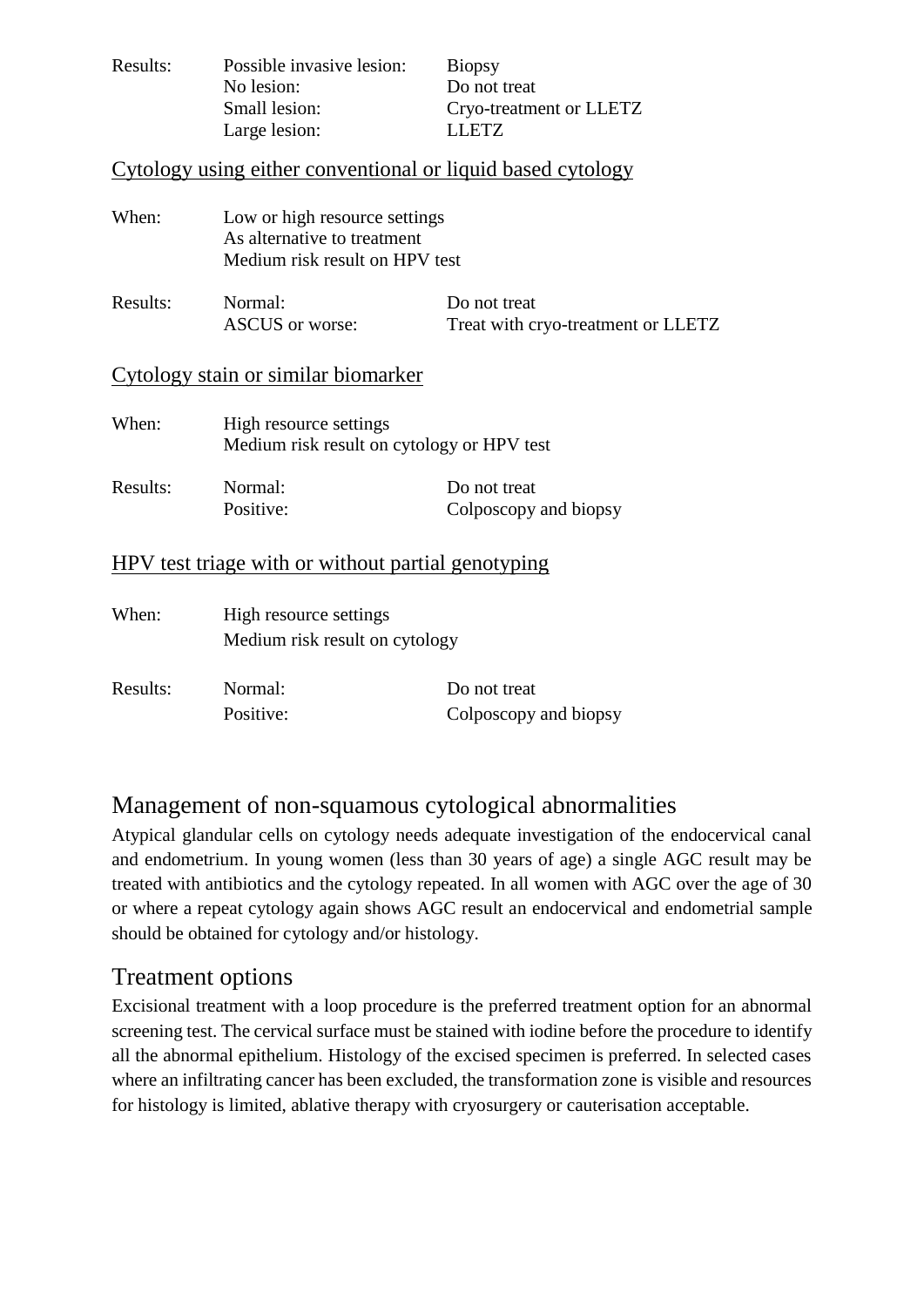# CYTOLOGY PRIMARY SCREENING – SA HIGH RESOURCE SETTINGS (TO BE PHASED OUT):



\*HPV test or cytology stain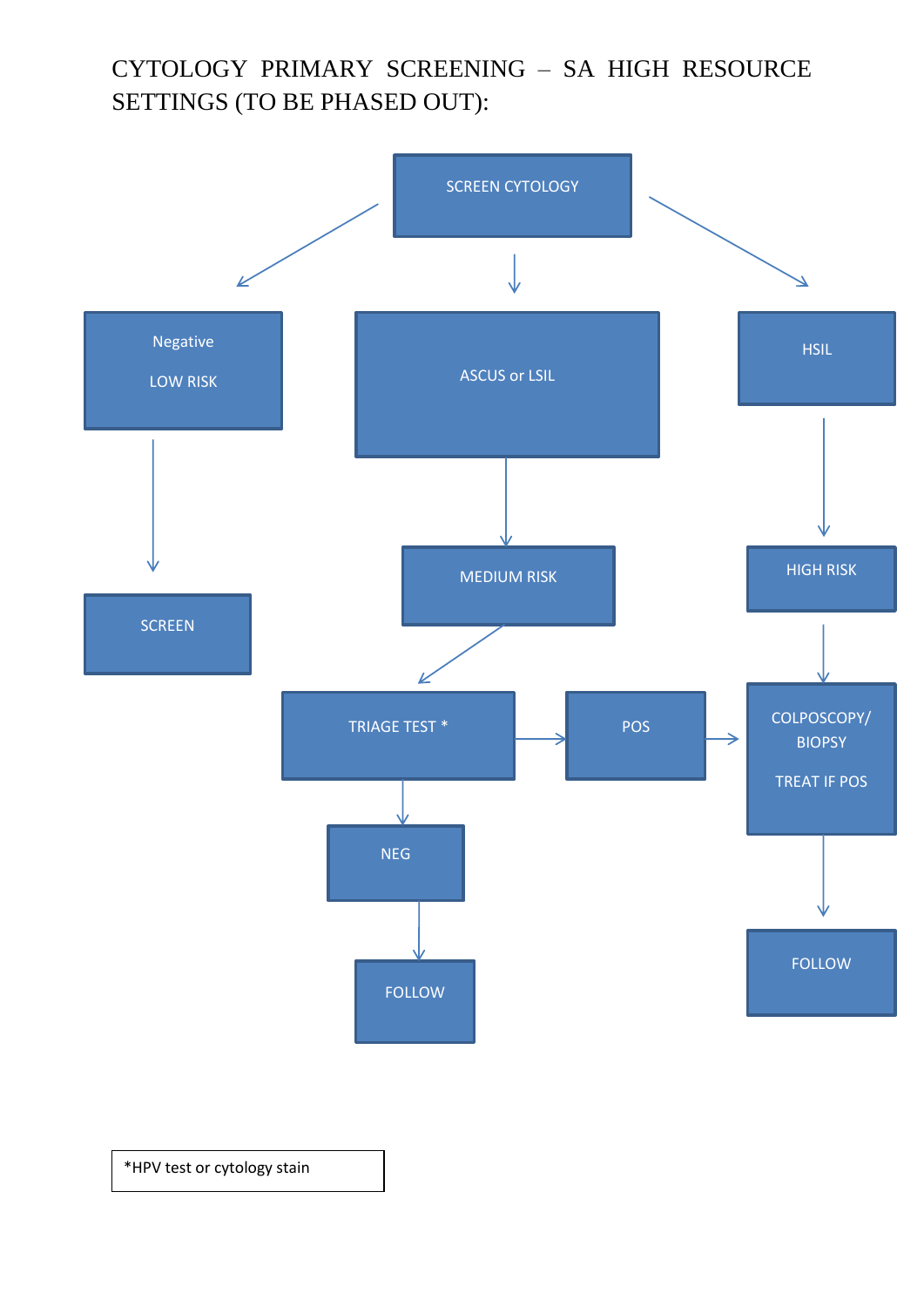# CYTOLOGY PRIMARY SCREENING – SA LOW RESOURCE SETTINGS (TO BE PHASED OUT):



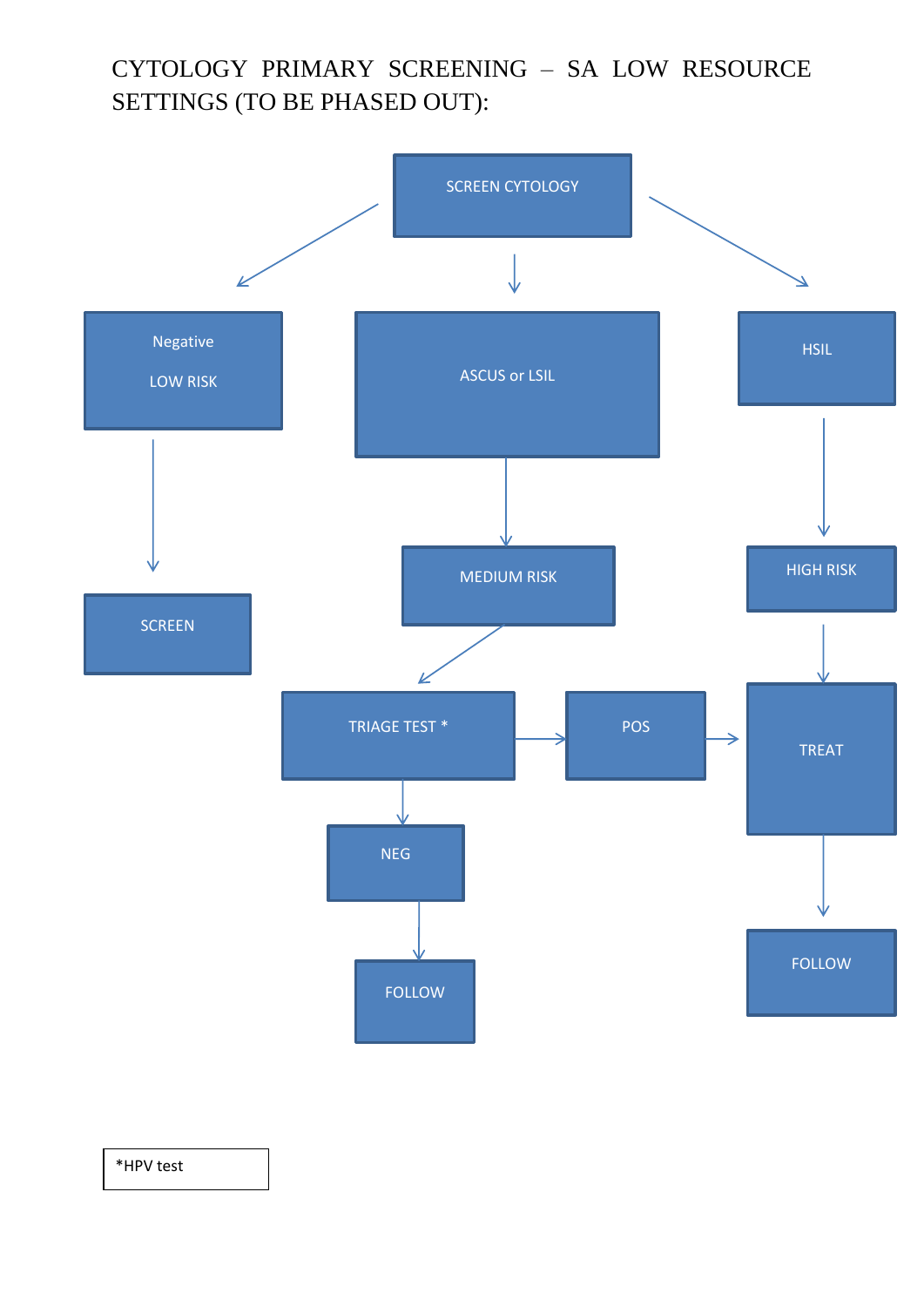### HPV PRIMARY SCREENING – SA LOW RESOURCE SETTINGS:

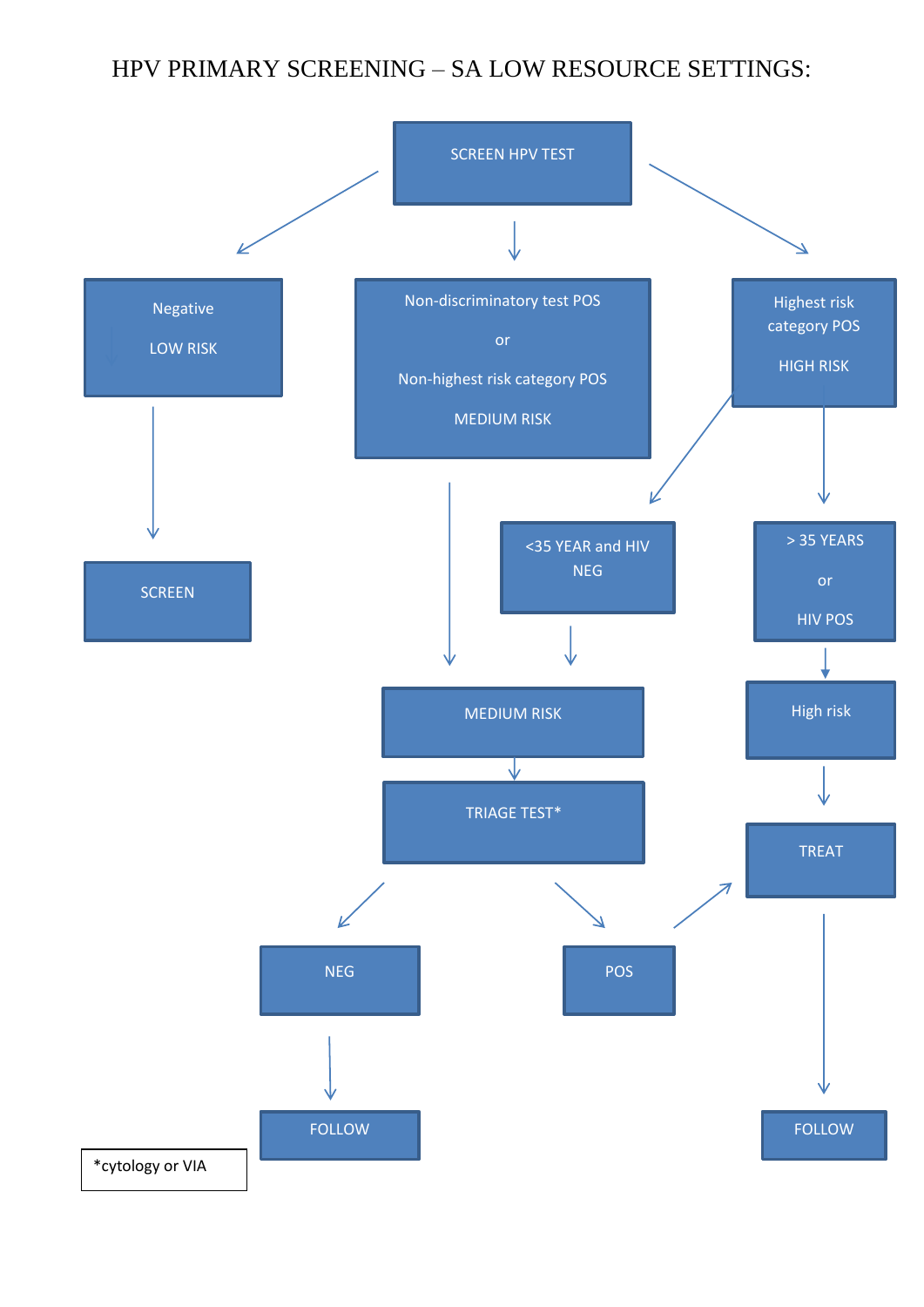# HPV PRIMARY SCREENING – SA HIGH RESOURCE SETTINGS: